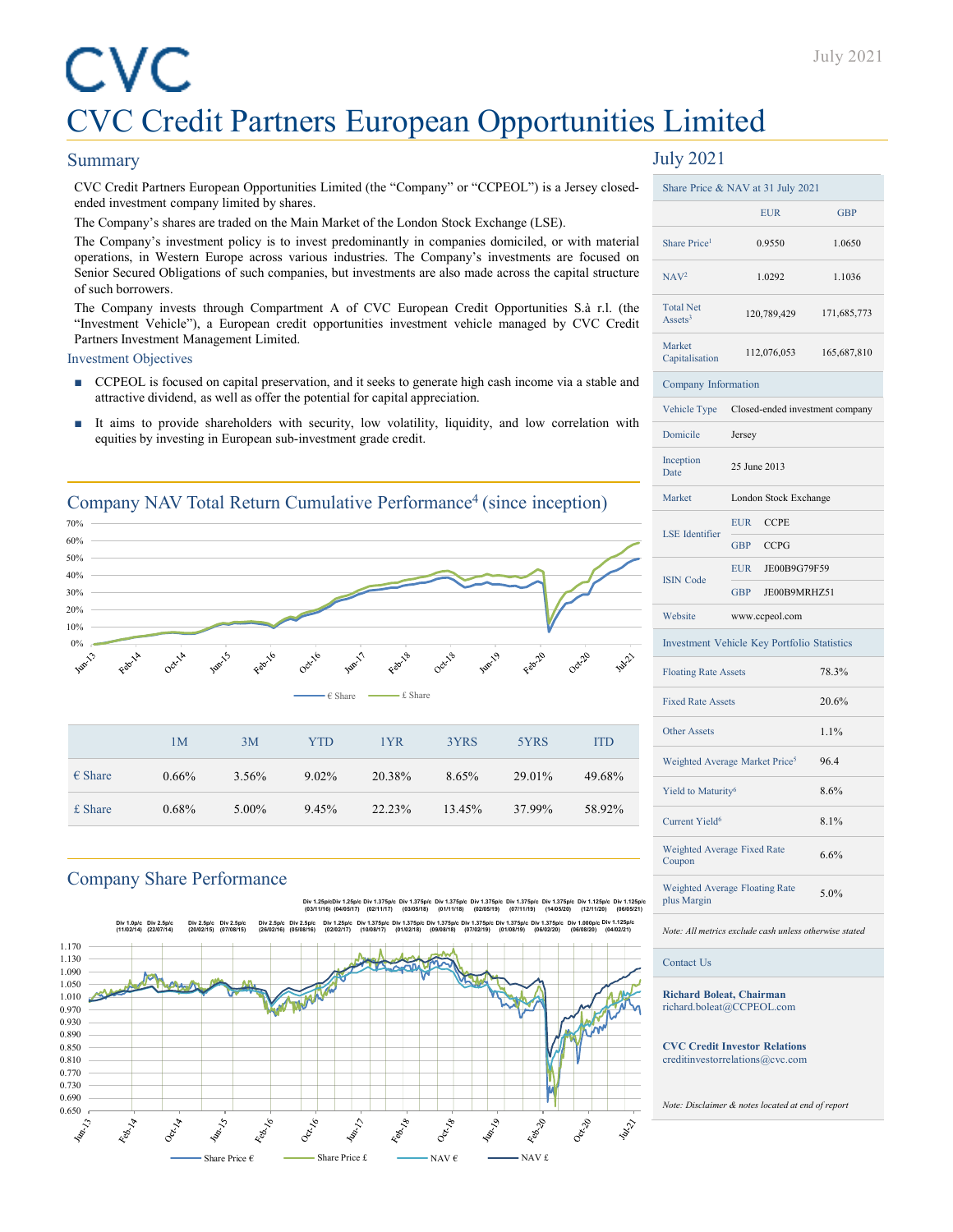## Portfolio Manager



#### **Pieter Staelens**

**Managing Director** *19 years experience*

Pieter joined CVC Credit in 2018. Pieter joined from Janus Henderson Investors in London where he was involved in various High Yield strategies and a credit long/short strategy. Prior to this, Pieter was at James Caird Asset Management, CQS, Remus Partners and Bear Stearns. Pieter is a graduate of the Université Catholique de Louvain in Belgium. He also holds an MSc in Finance, Economics and Econometrics from the Cass Business School and an MBA from the University of Pennsylvania.

## Market and Portfolio Commentary

The month of July showed continued recovery across global economies as vaccine rollout accelerates and restrictions ease. However, the spread of the Delta variant weighed on risk sentiment and has called into question the path to – and the timing of – a full recovery. China recorded new infections in 15 out of 31 provinces leading to targeted lockdowns and further restrictions. As a result, we saw higher volatility in the equity market with drops of 2- 3% in the major US/EU indices mid-July. However, by the end of July the US reached new all-time highs yet again, led by growth stocks, while Treasury yields continued their recent decline, falling below 1.2% during the month.<sup>a</sup> Most European equity indices also closed July above the levels seen at the end of June. Oil experienced a volatile month as the OPEC+ failure to reach an output agreement caused a sharp move lower, before eventually reaching a deal that caused an equally sharp pullback.<sup>b</sup> Meanwhile the reporting season has started and, on balance, it has so far shown a healthy set of results and positive outlook guidance entering the second half of 2021 supporting the gradual recovery.

#### *European Sub Investment Grade Highlights*

The Credit Suisse Western European Leveraged Loan Index, hedged to Euro, was at +0.04% for the month, which brings YTD returns to +2.95%. Cyclicals (+0.03%) marginally underperformed defensives (+0.05%). CCCs returned -1.26% while BBs returned -0.03% during the month, offset by +0.13% single B's and +0.37% for unrated companies. As at the end of July, the 3-year discount margin on the index was 414bps. The Credit Suisse Western European High Yield Index, hedged to Euro, was up 0.33% for the month bringing YTD returns to +3.60%.c

Total loan issuance during the month of July was €12.5bn, compared to €7.4bn in July 2020. The average new issue spread was E+384.33, 4.02% yield to maturity; which compares with E+424.07 and 4.91% last year, respectively. The YTD loan issuance now stands at €95.0bn, considerably more than the €45.0bn issuance we saw in the first seven months of 2020, and a historical record – since 2010 only 2017 & 2018 get close to the levels seen in 2021, at €70.0bn each year on a YTD basis, €15.0bn below current levels. On the High Yield side, we saw €8.9bn of bond issuance during the month, bringing YTD issuance to  $\epsilon$ 85.5bn, also a record since the dataset provided by LCD (up to 2010).<sup>d</sup>

In the month of July, activity across the performing book continued to be driven by a healthy primary market. M&A and refinancing activity remain robust, and as a result, the performing book saw significant primary market participation and elevated trading activity throughout the month. We introduced six new names to the portfolio via the primary market, with half of these transactions backing M&A. In order to fund this deployment, we exited five positions during the month, coupled with small reductions across other select performing names. Each of these sales we made were across names trading at tight levels, as primary offered better relative value while maintaining a similar level of risk. The fund also participated in the first "blue bond" issuance during the month, which is a subset of green bonds, with designated use of proceeds to finance projects related to ocean conservation. As of July close, performing credit (including cash) was 45.0% of the portfolio, trading at a weighted average price of 99.6 and a YTM of 4.5%, whilst delivering a 4.4% cash yield to the portfolio.

The credit opportunities book continues to be a key focus of the team, from screening opportunities to adding new names while managing existing positions. Despite compression in stressed credit markets globally, we continue to have success in sourcing new ideas while several existing positions still offer convexity. During the month of July, we added two new names to the credit opportunities book. We initiated a position in the secured debt of a Norwegian shipping company via the secondary market, and also participated in a primary market transaction backing the merger of two US-based freight brokers. Both names offer attractive current income, convexity, and risk-reward profiles. In terms of trading activity, during the month, we made small sales across two credit opportunities positions trading at or above our view of fair value. As of July close, credit opportunities was 55.0% of the portfolio, trading at a weighted average price of 93.9 and a YTM of 8.5%, whilst delivering a 7.4% cash yield to the portfolio.

Across the entire portfolio, as of July month end, the weighted average market price was 96.4, trading at a YTM of 8.6%, and delivering 8.1% cash yield (on a levered basis) versus a weighted average price of 93.6, YTM of 7.0% and cash yield of 6.6% as of December 2020. Floating rate instruments comprised 78.3% of the portfolio. Senior Secured 79.0%. The portfolio had a cash position of -0.1% (including leverage) with leverage at 1.3x assets.

The fund continues to outperform relevant benchmarks heading into the final month of summer. The performing book is well-positioned for current income and capital appreciation, and we are confident in the convexity of the credit opportunities book. We continue to parse through opportunities in both segments of the portfolio, and will continue to remain diligent with our proven investment approach.

#### **Commentary Sources:**

- a JP Morgan
- <sup>b</sup> Bloomberg
- <sup>c</sup> Credit Suisse
- <sup>d</sup> LCD, an offering of S&P Global Market Intelligence August 2021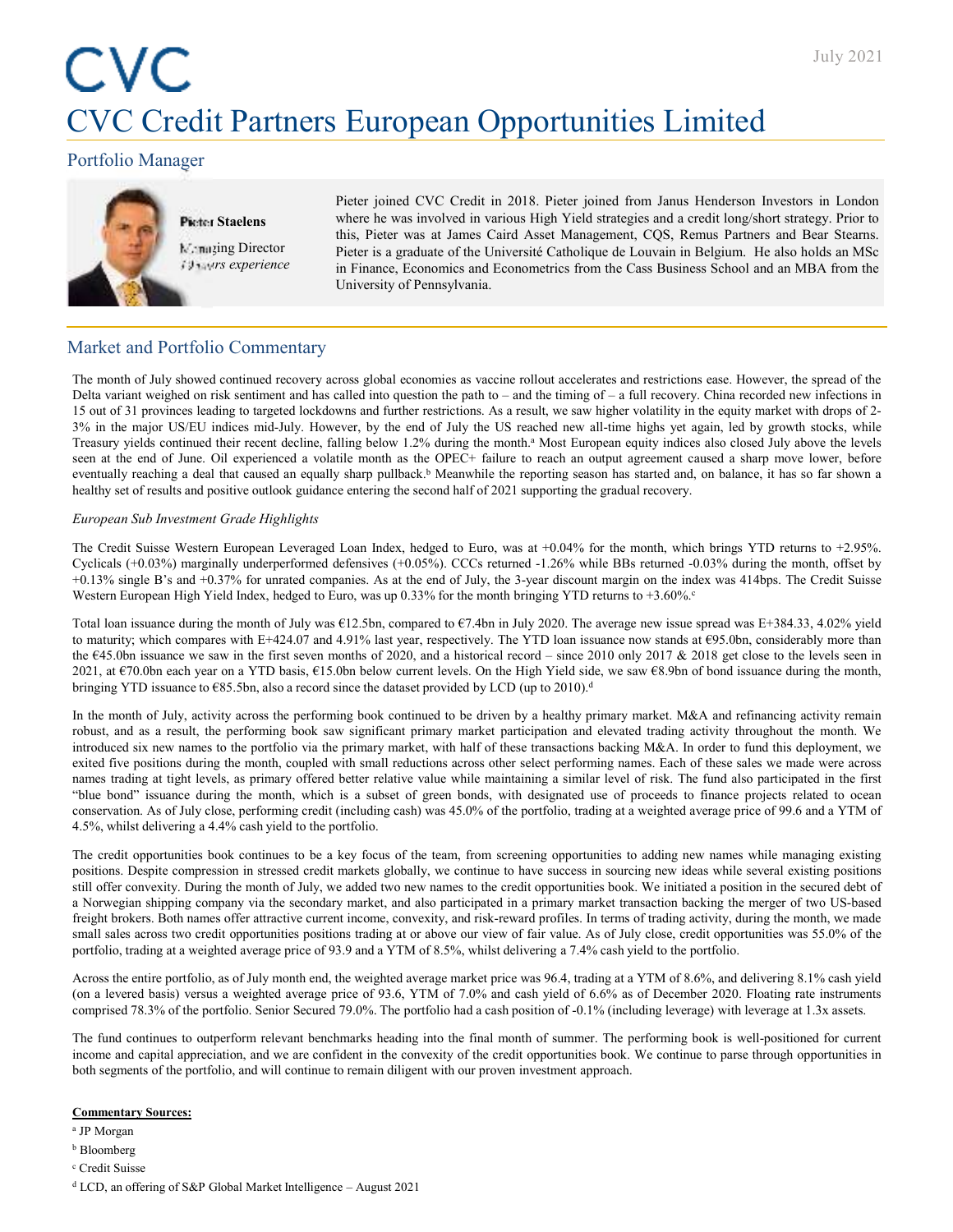## Investment Vehicle Portfolio Statistics<sup>3</sup> as at 31 July 2021

|  | 99<br>еm<br>'N |
|--|----------------|
|--|----------------|

| $1.9P$ $2.552$                |                                                                       |                                        |                                             |                     |         |
|-------------------------------|-----------------------------------------------------------------------|----------------------------------------|---------------------------------------------|---------------------|---------|
| Issuer                        | % of Gross Assets                                                     | Industry                               |                                             | Country             |         |
| Doncasters                    | 4.9%                                                                  | Diversified/Conglomerate Manufacturing |                                             | United Kingdom      |         |
| Colouroz                      | 3.6%                                                                  | Chemicals, Plastics and Rubber         |                                             | Germany             |         |
| Civica                        | 3.4%                                                                  | Electronics                            |                                             | United Kingdom      |         |
| European Camping Group        | 2.7%                                                                  | Leisure                                |                                             | France              |         |
| D&G                           | 2.4%                                                                  | Financial Intermediaries               |                                             | United Kingdom      |         |
| <b>Industry Exposure</b>      | MV (%)                                                                | <b>Currency Exposure</b>               | MV (%)                                      | RepRisk ESG Rating7 | MV(%)   |
|                               | Healthcare & Pharmaceuticals<br>Hotels, Motels, Inns and Gaming       |                                        |                                             | <b>AAA</b>          | 39.3%   |
| 15%                           | Chemicals, Plastics and Rubber<br><b>Electronics</b>                  | 24%                                    |                                             | AA                  | 37.2%   |
| 29%<br>10%                    | Retail Stores<br>Diversified/Conglomerate                             |                                        | EUR                                         | $\mathbf{A}$        | 10.6%   |
| 8%<br>$\frac{4\%}{4\%}$<br>6% | Manufacturing<br>Finance<br>Cargo Transport                           | 60%<br>16%                             | $\blacksquare$ GBP<br>$\blacksquare$ USD    | <b>BBB</b>          | 4.8%    |
| $5\%$ 5% $5\%$ $5\%$          | $\blacksquare$ Telecommunications<br>Diversified/Conglomerate Service |                                        |                                             | <b>BB</b>           | 1.6%    |
|                               | <b>Business Services</b><br>$\blacksquare$ Other                      |                                        |                                             | $\mathbf B$         | 1.9%    |
| Geographic Exposure           | MV(%)                                                                 | <b>Asset Exposure</b>                  | MV(%)                                       | CCC                 | $0.0\%$ |
| 13%                           | $\blacksquare$ UK                                                     | $11\%$                                 |                                             | CC                  | $0.0\%$ |
| 22%<br>4%                     | $\blacksquare$ U.S.<br>$\blacksquare$ Netherlands                     | 4%<br>6%                               | Loans (1st Lien)<br>Senior Secured Bonds    | $\mathbf C$         | $0.0\%$ |
| 11%<br>19%                    | Germany<br>France                                                     | 18%<br>61%                             | Loans (2nd Lien)<br>■ Structured            | D                   | $0.0\%$ |
| 11%<br>17%                    | ■ Spain<br>■Luxembourg                                                |                                        | $\blacksquare$ Cash<br>$\blacksquare$ Other | <b>NR</b>           | 4.6%    |
|                               | ■Other                                                                |                                        |                                             | Total               | 100.0%  |
|                               |                                                                       |                                        |                                             |                     |         |

## Look Through Reporting6,8 as at 31 July 2021

| <b>Rating Exposure</b> |                                      |                  |        |
|------------------------|--------------------------------------|------------------|--------|
| Rating                 | Average Spread Duration <sup>9</sup> | MV(E)            | MV (%) |
| <b>BB</b>              | 7.93                                 | 8.3 <sub>m</sub> | $2\%$  |
| B                      | 4.34                                 | 257.1m           | 61%    |
| ccc                    | 2.86                                 | 107.6m           | 26%    |
| NR.                    | 4.11                                 | 45.5m            | 11%    |
|                        | <b>Interest Rate Exposure</b>        |                  |        |
| <b>Type</b>            | <b>Duration</b>                      | MV(E)            | MV (%) |
| Floating               | 0.20                                 | 327.6m           | 78%    |
| Fixed                  | 3.42                                 | 86.2m            | 21%    |
| Other                  | 0.00                                 | 4.8 <sub>m</sub> | $1\%$  |
|                        |                                      |                  |        |

| <b>FX</b> Exposure |                    |        |  |
|--------------------|--------------------|--------|--|
| Currency           | MV(E)              | MV (%) |  |
| <b>EUR</b>         | 252.0m             | 60%    |  |
| <b>GBP</b>         | 66.2m              | 16%    |  |
| <b>USD</b>         | 100.4 <sub>m</sub> | 24%    |  |

**Notes & Assumptions:**

• The sum of the market values may be larger than the NAV due to the effect of the investment vehicle leverage facility

• All duration and yield calculations are based on assets outstanding to maturity (no call or amortisation assumptions)

• Duration is calculated using the DURATION function in Excel, and includes approximations for interest rate duration for floating rate assets

• Rating is based on the average corporate rating from S&P and Moody's

• Certain assets such as CLO equity tranches are assumed to have zero spread and interest rate duration

• The duration for non-equity CLO tranches is based on a WAL of 5 years after the end of the reinvestment period